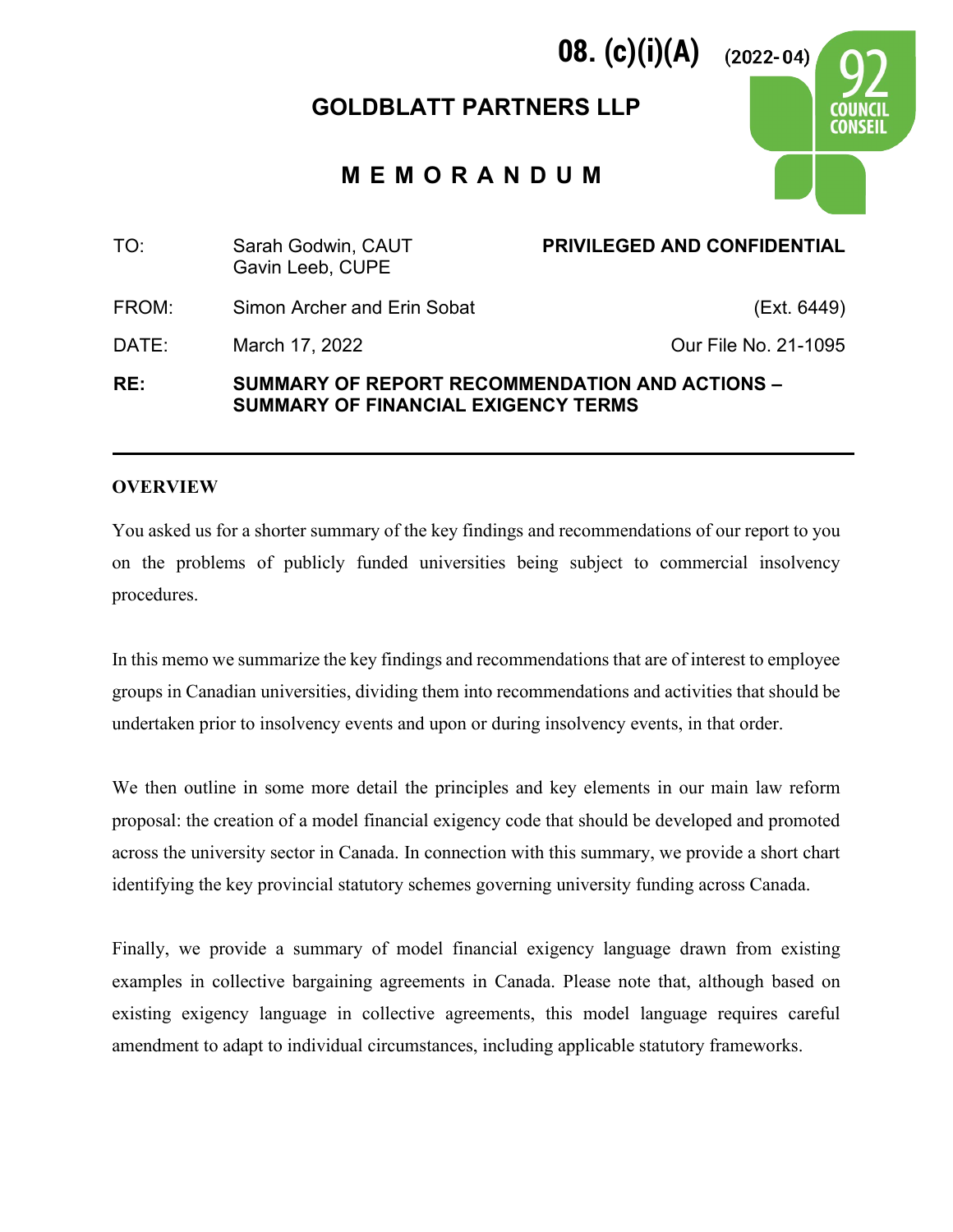#### **SUMMARY OF KEY FINDINGS AND RECOMMENDATIONS**

#### *Prior to Insolvency Event*

- 1. Employee groups and their federations should advocate for a sectoral law reform. Reforms should include the following:
	- o development of a model financial exigency code to be promoted sector-wide by key stakeholders in the university system (employee and employer groups, and governments);
	- o adoption or integration of the model financial exigency code into existing provincial legislation for funding and governing universities in Canada, including provision of temporary, repayable emergency funding for restructuring events; and
	- o amendments to existing commercial insolvency laws (*Companies Creditors Amendment Act* (CCAA) and *Bankruptcy and Insolvency Act* (BIA)) excluding their application to publicly-funded universities.
- 2. Employee groups should monitor, seek disclosure, evaluate and improve transparency of university financial status and information, including through existing governance and communication channels. Financial information includes audited and unaudited financial statements of a university and its related entities. It may be necessary to engage professional advice in the analysis of financial statements.
- 3. Employee groups should seek to bargain improved financial exigency terms that enhance procedural protections and add early warning requirements from the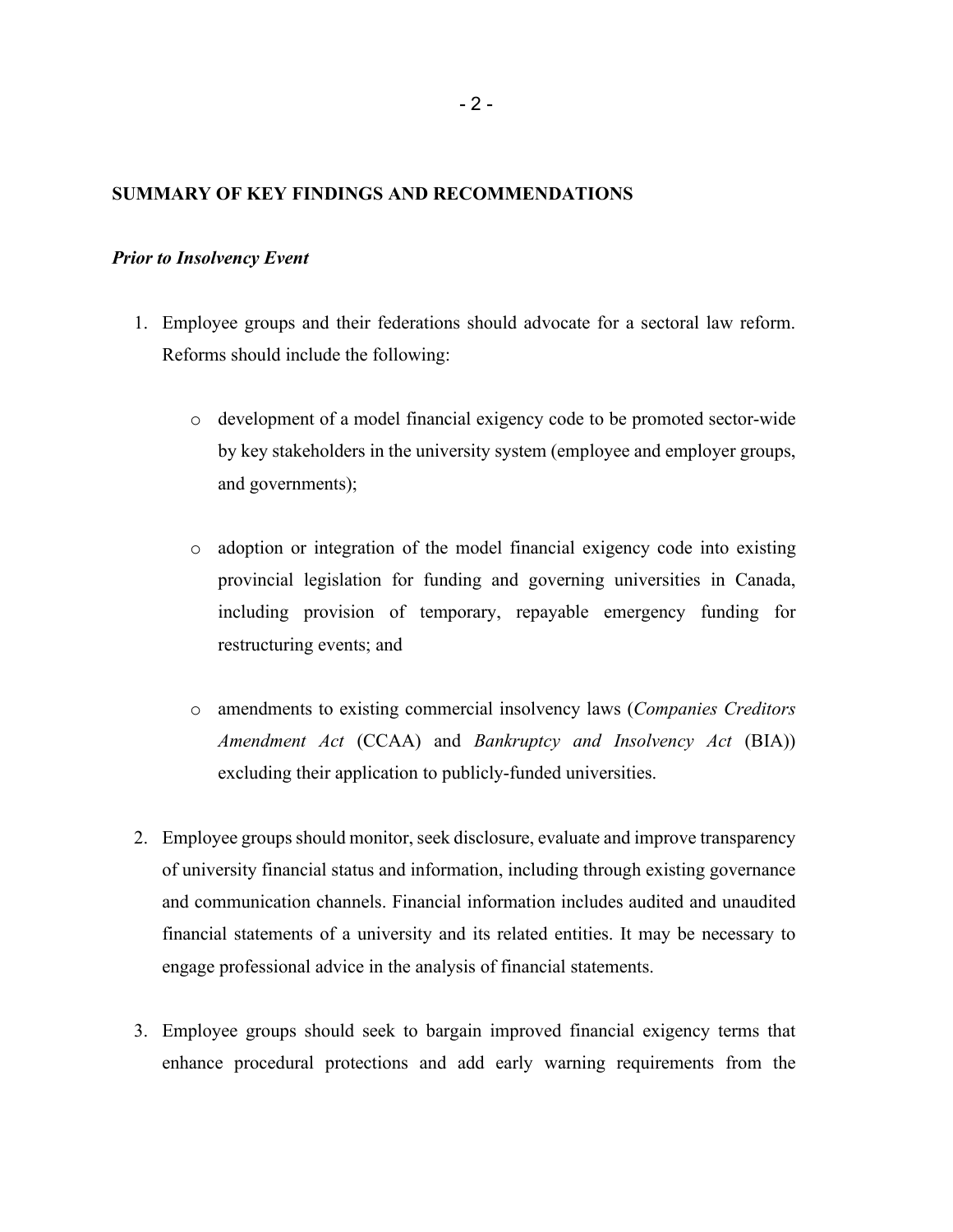employer. Early warning or notice obligations should be tied to the duty of good faith that applies to both labour relations and insolvency (CCAA) proceedings.

#### *Upon and During Insolvency Event*

- 4. Where an insolvency proceeding is demonstrably justified, employee groups should retain advisors as quickly as possible to advise on key initial decisions. This includes engagement with the employer and government, evaluating the causes of liquidity problems and the need for restructuring, and assessing possible legal arguments opposing or influencing the proceeding.
- 5. Where an insolvency proceeding is immanent or occurring, employee groups can seek to influence the proceeding through input into the initial order and the factors that must be considered in any restructuring decisions, including the role of the public funder and other creditors. This includes resisting the false separation of labour relations compromises from compromises of other creditors.
- 6. In response to an insolvency filing (or at the initial hearing), employee groups should evaluate the factual and legal basis for challenging the application (or the content of the initial order).

# **ELEMENTS OF A MODEL RESTRUCTURING CODE FOR THE UNIVERSITY SECTOR**

- 7. Recognizing that:
	- o commercial insolvency law proceedings are both inappropriate to not-forprofit activities in principle and not designed or intended to facilitate restructuring of broader public sector organizations;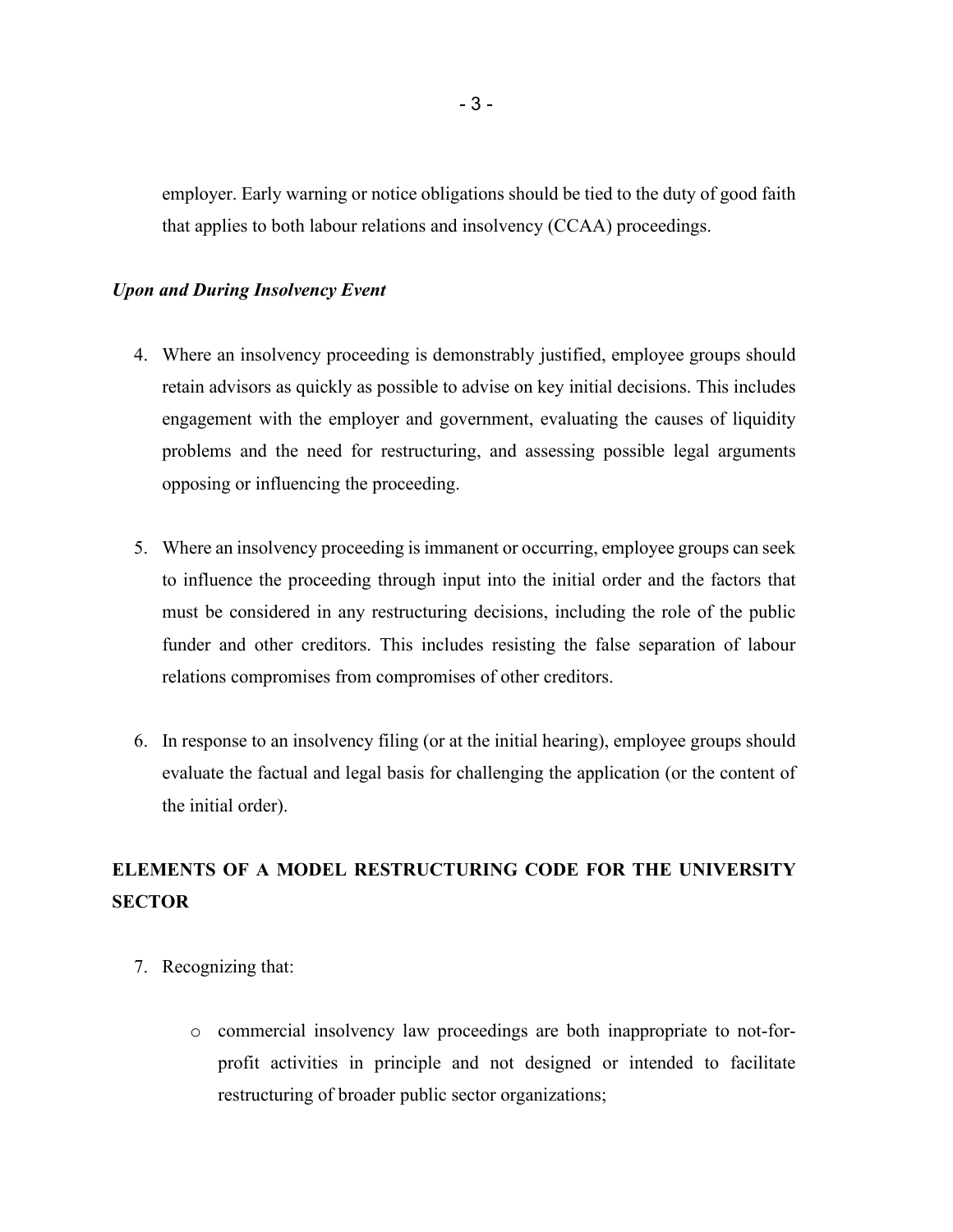- o commercial insolvency procedures are extremely costly options as compared to all other options;
- o public funders (governments) play a critical role in protecting the academic mandate of universities individually, and in designing, coordinating, and protecting a public university system in each jurisdiction; and
- o other models for restructuring sectors exist in Canada and around the world in comparable jurisdictions.

the CAUT, CUPE and other sectoral stakeholder organizations (including employer organizations) should develop a "model financial exigency code". The Model Financial Exigency Code should be a widely accepted model procedure for restructuring universities in Canada.

- 8. Principles of any restructuring procedure applicable to publicly-funded universities ( and that should be part of a Model Financial Exigency Code), should include the following:
	- o the primacy of protecting the academic mandate, including upholding academic freedom and tenured employment;
	- o full transparency in financial matters and any decisions relating to restructuring, including advance notice to all key university stakeholders;
	- o the mandatory participation of public funders in any insolvency process;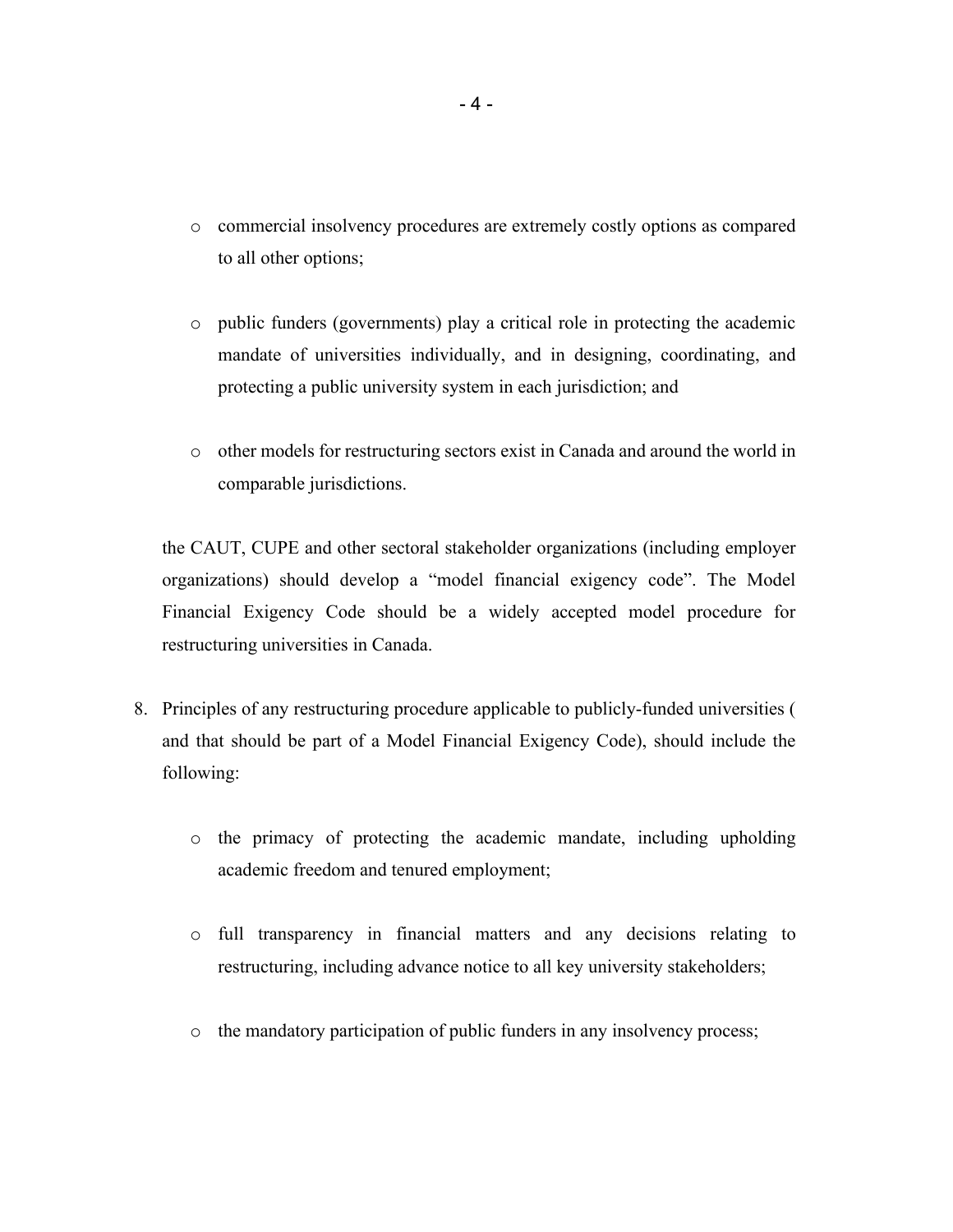- o recognizing the independent university bicameral governance model developed in Canada, defined roles for each of the senate, board of governors, senior administration, and employee groups in the restructuring;
- o temporary, refundable emergency financing with conditions made available to universities who undertake a bona fide restructuring; and
- o an orderly method for identifying budget reductions and employee reductions consistent with otherwise applicable labour relations norms, including collective bargaining agreements.
- 9. A Model Financial Exigency Code should be used for a variety of advocacy activities. It may be used in reference at collective bargaining. It may be used as an example of a sectoral alternative supporting exclusion from commercial restructuring codes. It may be used in advocacy for provincial law reform to create alternative sectoral restructuring processes and resources to support them.
- 10. A key provincial and sectoral law reform that can be implemented in each provincial jurisdiction is to enact powers of the appropriate minister to:
	- o provide temporary, refundable emergency funding with conditions tied to a restructuring procedure, including a requirement to restructure and repay emergency funding over a reasonable timeline; and
	- o facilitate a restructuring procedure consistent with the Model Financial Exigency Code.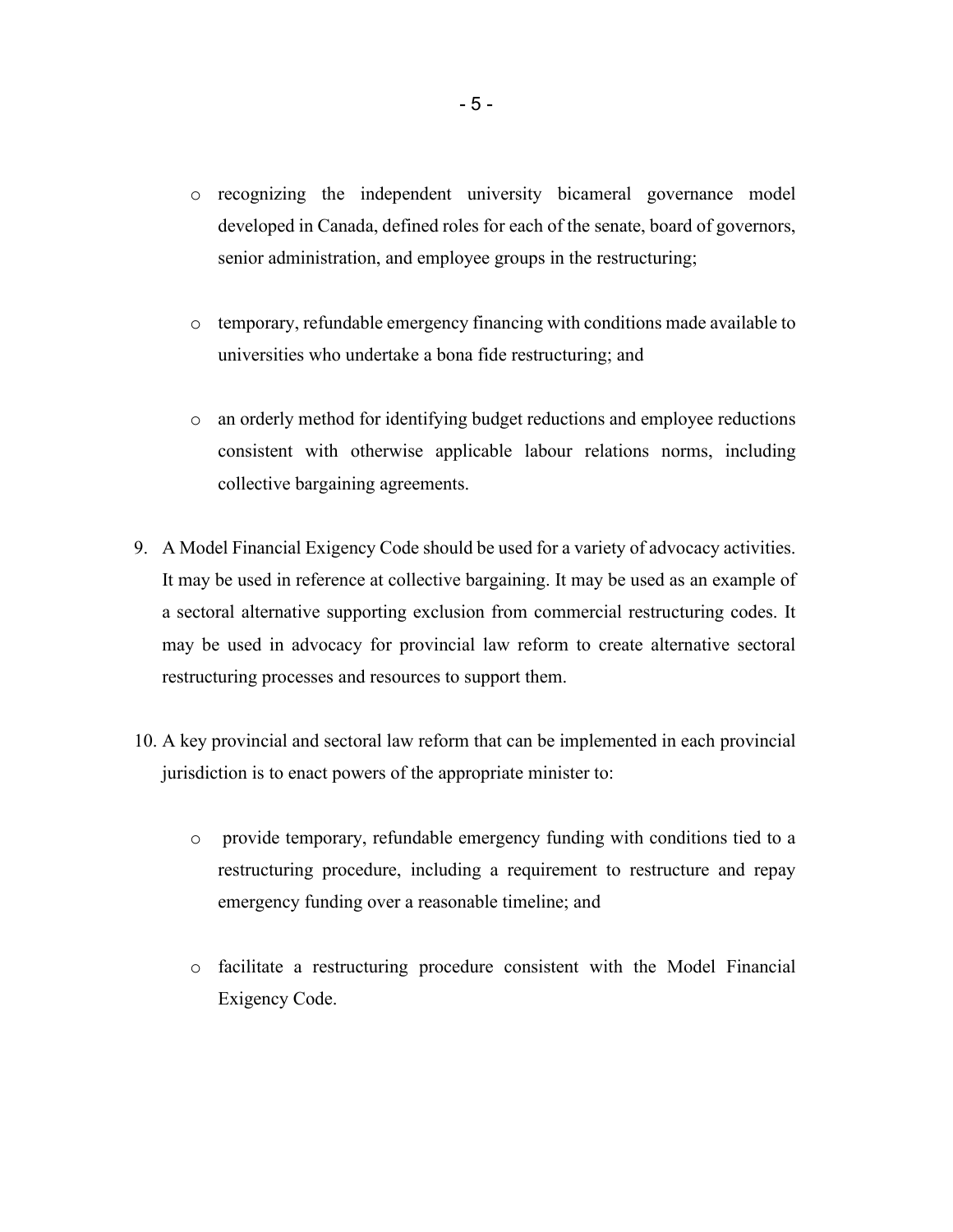#### *Content of a Model Financial Exigency Code*

- 11. In all provinces a minister has responsibility for funding agreements with universities. Their primary powers to influence universities are through funding mechanisms (as opposed to colleges, over which the Minister has more extensive powers of direction and administration).
- 12. In many cases, a Minister has a set of powers with respect to "awards and grants" that (arguably) include powers to make grants to universities on conditions a minister considers appropriate. The legislation governing funding universities (such as it is) should be amended to provide the minister with a clarified or enhanced set of powers that would be consistent with, and partially codify, the Model Financial Exigency Code. The following amendments should be considered:
	- o a key stakeholder (a board of governors, senate, senior administration, or large employee group) may make an application to enter a supervised restructuring process;
	- o notice and disclosure requirements to all key stakeholders arising in connection with the application to the Minister;
	- o an application to enter a supervised restructuring process may include a request for emergency funding assistance based on need (i.e., evidence of a liquidity crisis and the need for restructuring);
	- o temporary, refundable bridge financing may be provided by the minister in an amount that permits meaningful restructuring (for example, in amounts up to \$35 million);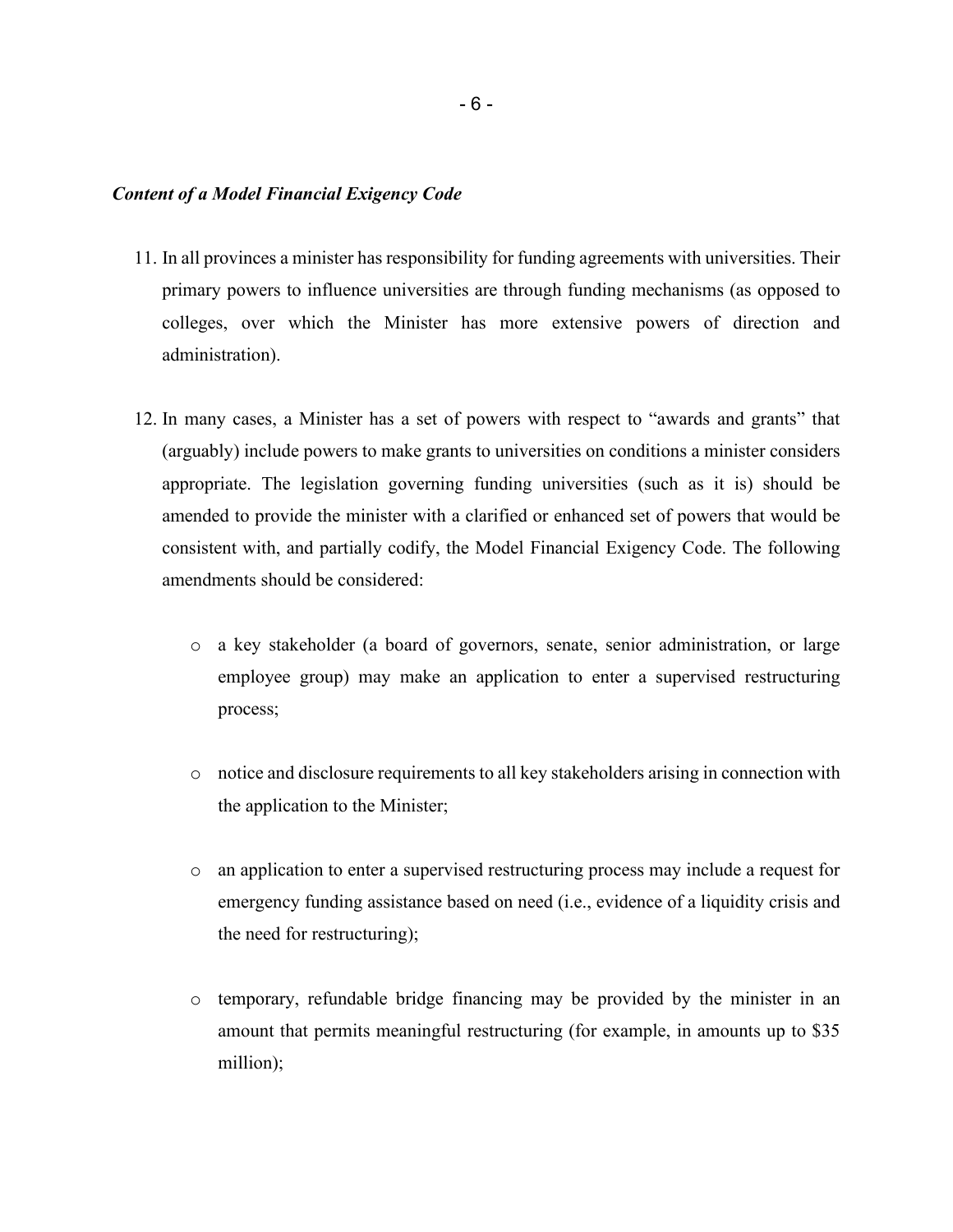- o temporary bridge financing is repayable within a reasonable period of time, for example repayable over 10 years following the exit from restructuring processes;
- o a requirement that all key financial and other stakeholders in the operations of the university participate in restructuring processes;
- o a requirement that a restructuring plan be approved within a reasonable period of time following the application (for example, 12 months, with extensions by consent or based on demonstrated progress);
- o a requirement that a restructuring plan be implemented within a reasonable period of time (for example 3 years, with extensions by consent or based on demonstrated progress);
- o a set of principles in restructuring that must be considered in developing a restructuring plan, including those identified in the Model Financial Exigency Code; and,
- o a supervisory role for the minister, with dispute resolution procedures and a neutral, third-party decision-maker appointed by the parties, or the minister if no agreement can be made.

#### *Legislation Governing Universities Across Canada*

| <b>Province</b> | <b>Statute</b>  | <b>Funding</b>                 | <b>Administration/Directives</b> |
|-----------------|-----------------|--------------------------------|----------------------------------|
| BC              | University Act, | No explicit statutory          | Limited.                         |
|                 | RSBC 1996, c    | authorization for funding.     |                                  |
|                 | 468, individual | Operating grants provided      | Cabinet can remove Board         |
|                 | university      | through annual budget letters  | members: s 22.                   |
|                 | corporations    | from Ministry. Grants can be   |                                  |
|                 | continued under | reduced or clawed back in      | Minister not to interfere in     |
|                 | this statute    | strikes or lockouts. Reporting | academics: s 48.                 |
|                 |                 | obligations.                   |                                  |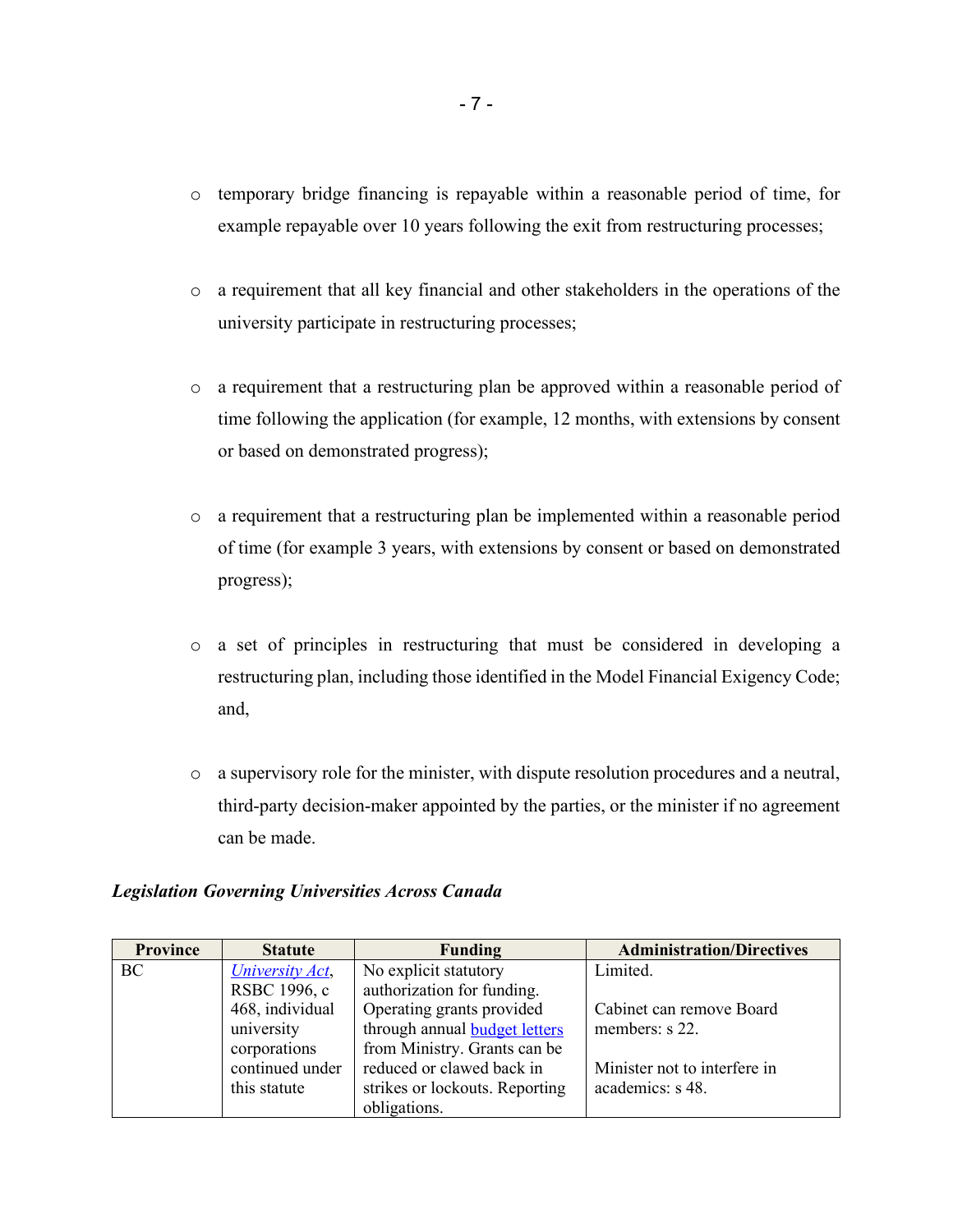| <b>Province</b> | <b>Statute</b>                                                                                              | <b>Funding</b>                                                                                                                                                                                                                                                                                                                                                                                                | <b>Administration/Directives</b>                                                                                                                                                                                                                                                                                    |
|-----------------|-------------------------------------------------------------------------------------------------------------|---------------------------------------------------------------------------------------------------------------------------------------------------------------------------------------------------------------------------------------------------------------------------------------------------------------------------------------------------------------------------------------------------------------|---------------------------------------------------------------------------------------------------------------------------------------------------------------------------------------------------------------------------------------------------------------------------------------------------------------------|
|                 |                                                                                                             | See also <i>University</i><br><b>Foundations Act.</b>                                                                                                                                                                                                                                                                                                                                                         |                                                                                                                                                                                                                                                                                                                     |
| AB              | <b>Post-Secondary</b><br><b>Learning Act,</b><br>SA 2003, c P-<br>19.5 and<br>designation by<br>Cabinet     | No explicit statutory<br>authorization for funding.<br>Institutions must enter into<br>investment management<br>agreements with the minister<br>and submit budges and capital<br>plans to the Minister: s 78.                                                                                                                                                                                                 | Minister can appoint an<br>investigator or administrator of a<br>public university or dissolve a<br>public university: ss 99-102<br>Institutions are divided into<br>sectors with specific statutory<br>mandates: Division 2.                                                                                       |
| <b>SK</b>       | The Post-<br>Secondary<br><b>Education</b> and<br><b>Skills Training</b><br>$Act$ , SS 2000, c<br>$P-16.11$ | Minister may receive, allocate<br>and distribute funds<br>appropriated by the Legislature<br>for the support of universities:<br>s $18(c)$ .<br>Minister may review,<br>authorize, or establish<br>procedures for capital projects:<br>$s \frac{18(f)}{f}$ .<br>Minister may require<br>universities to provide info on<br>funding, budget, implement<br>accounting standards, provide<br>reports, etc: s 18. | Minister has broad powers to take<br>measures to provide post-<br>secondary education, implement<br>post-secondary policies, set<br>standards, etc: s 15.                                                                                                                                                           |
| MB              | The Advanced<br>Education<br><b>Administration</b><br>Act, CCSM c<br>A6.3                                   | Minister allocates funds in<br>accordance with directions and<br>priorities they set for post-<br>secondary: $s \ 2(3)(a)$ –(b).<br>Minister of Finance, on<br>requisition of Minister, may<br>make grants to a university or<br>college: $s$ 9.1(1)<br>Minister may require budgets<br>& financial information<br>reports: ss $3(2)$ , $9.2(1)$ .                                                            | Following consultation with the<br>institution, Minister may require a<br>university or college to enter into<br>a memorandum regarding<br>accountability measures in respect<br>of support provided to it,<br>including performance measures:<br>$s \; 2(5)$ .<br>Enshrines autonomy of<br>institutions: $s$ 2(6). |
| ON              | MTCUA and<br>individual                                                                                     | Power to make "awards and<br>grants": $s$ 5.                                                                                                                                                                                                                                                                                                                                                                  | No express powers of direction or<br>administration.                                                                                                                                                                                                                                                                |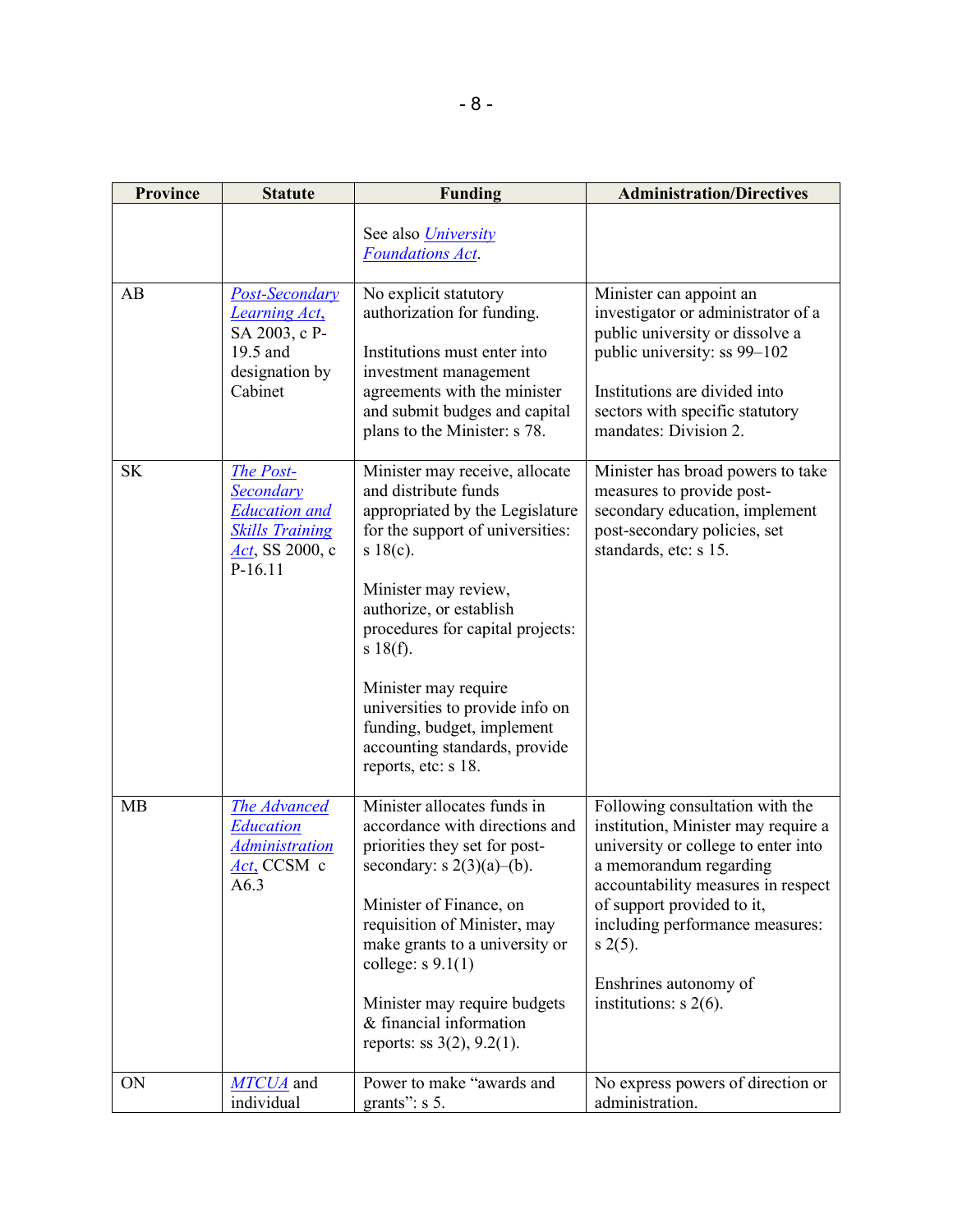| Province      | <b>Statute</b>                                                                                                                         | <b>Funding</b>                                                                                                                                              | <b>Administration/Directives</b>                                                                                                                                                                                                                                                               |
|---------------|----------------------------------------------------------------------------------------------------------------------------------------|-------------------------------------------------------------------------------------------------------------------------------------------------------------|------------------------------------------------------------------------------------------------------------------------------------------------------------------------------------------------------------------------------------------------------------------------------------------------|
|               | university<br>statutes.                                                                                                                | Provided through Strategic<br>Mandate Agreements with<br>Minister, primarily through<br>negotiation within Ministry<br>frameworks.                          |                                                                                                                                                                                                                                                                                                |
| QC            | Educational<br><b>Institutions at</b><br><b>University Level</b><br>Act, CQLR c E-<br>14.1, and<br>individual<br>statutes              | Primarily through negotiation<br>within Ministry frameworks.<br>See also <i>University</i><br><b>Foundations Act, University</b><br><b>Investments Act.</b> | Primarily reporting and<br>transparency measures.<br>No powers of direct<br>administration.                                                                                                                                                                                                    |
| NB            | <b>Degree</b><br><b>Granting Act,</b><br>RSNB 2011, c<br>140 and<br>individual<br>statutes                                             | Primarily through negotiation<br>within Ministry frameworks.                                                                                                | Primarily reporting and<br>transparency measures.<br>No powers of direct<br>administration.                                                                                                                                                                                                    |
| PEI           | Individual<br>university<br>statute                                                                                                    | Primarily through negotiation<br>within Ministry frameworks.                                                                                                | N/A                                                                                                                                                                                                                                                                                            |
| <b>NS</b>     | <b>Accountability</b><br>and<br>Sustainability of<br>Universities Act,<br>SNS 2015, c 11<br>and individual<br>university<br>statutes   | Power to make grants by the<br>Minister: ss 3, 4.<br>See also <i>University</i><br><b>Foundations Act.</b>                                                  | Some powers of direct<br>administration.<br>Contains a "revitalization"<br>procedure that is similar to a<br>restructuring process but not fully<br>consistent with Model Financial<br>Exigency Code: ss 5-19.<br>Contains powers to limit labour<br>actions during revitalization<br>process. |
| NFLD &<br>LAB | <b>Degree Granting</b><br><b>Act RSNL 1990,</b><br>$c$ D-5, and<br>individual<br>university<br>statute or<br>designation by<br>cabinet | Primarily through negotiation<br>within Ministry frameworks.                                                                                                | No powers of direct<br>administration.<br>Reporting and transparency<br>requirements.                                                                                                                                                                                                          |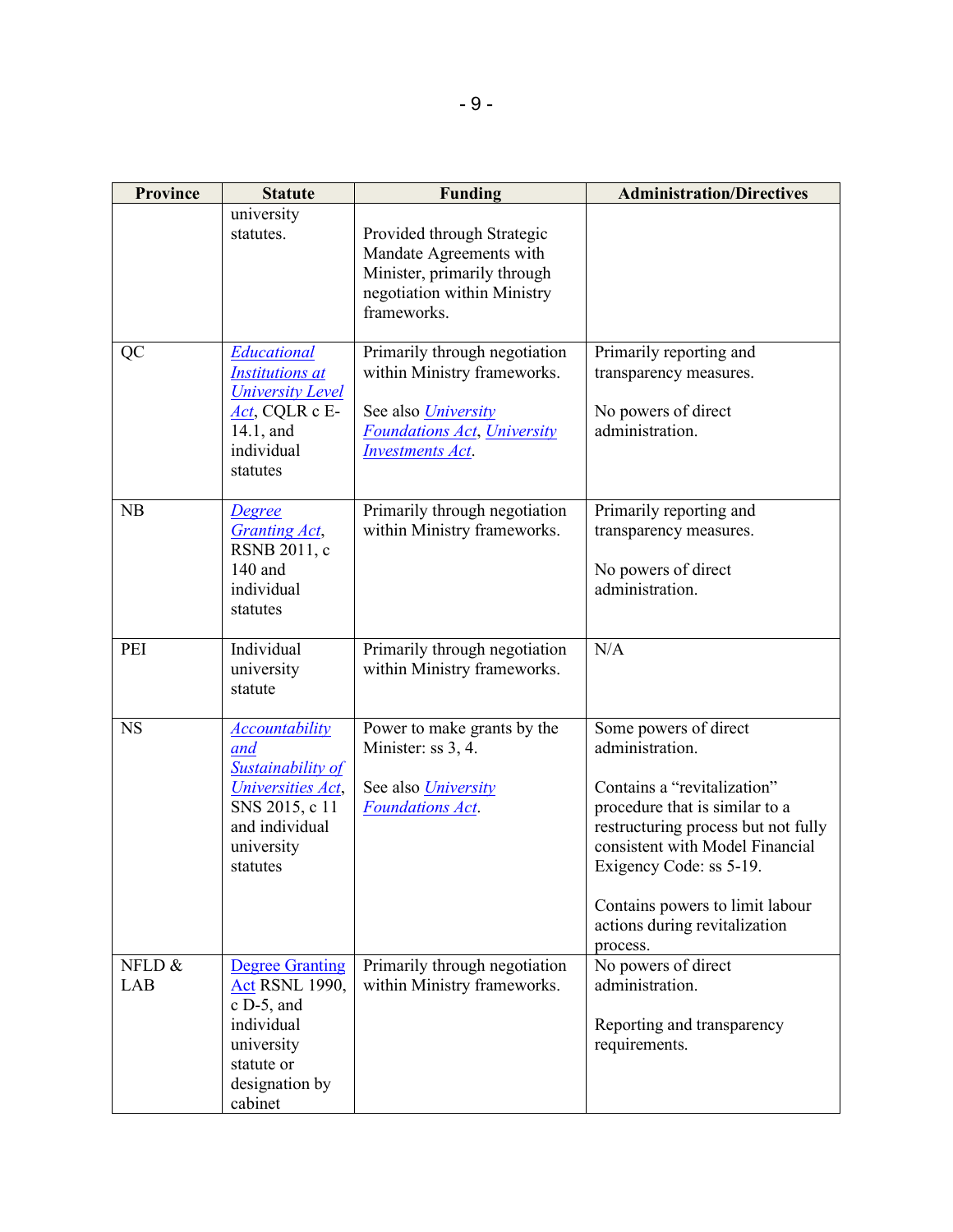#### *Financial Exigency Language*

The following are examples of bargained language modified to be non-specific to any insitituion or collective agreement. Proposals will require modifications to adapt to individual circumstances and applicable law.

## PURPOSE AND INTERPRETATION

- 1. The University and the Association agree that, for the purpose of any restructuring procedure including the financial exigency procedure under this article, the primary and over-riding goals of the University and its stakeholders are to provide and protect the academic mandate of the University, including academic freedom, tenure, teaching, scholarship, and research.
- 2. The financial exigency procedure in this article may be invoked in the event of a declaration of financial exigency in which the layoff of faculty members is proposed as part of the resolution to the situation.
- 3. Any reduction of employees that is negotiated and agreed as part of a financial exigency process shall occur only as a last option and after all other options have been considered.
- 4. In the event a party seeks creditor protection under the *Companies Creditors Arrangement Act*, any failure to assert financial exigency and employ the fiancial exigency procedures under this artcile shall be deemed to be acting in bad faith for the purpose of any other restructuring procedure including under the the *Companies' Creditors Arrangement Act*.
- 5. Any time limits under this article may be extended by mutual agreement, in writing, between the parties. Such agreement may not be unreasonably withheld.

#### DEFINITION OF FINANCIAL EXIGENCY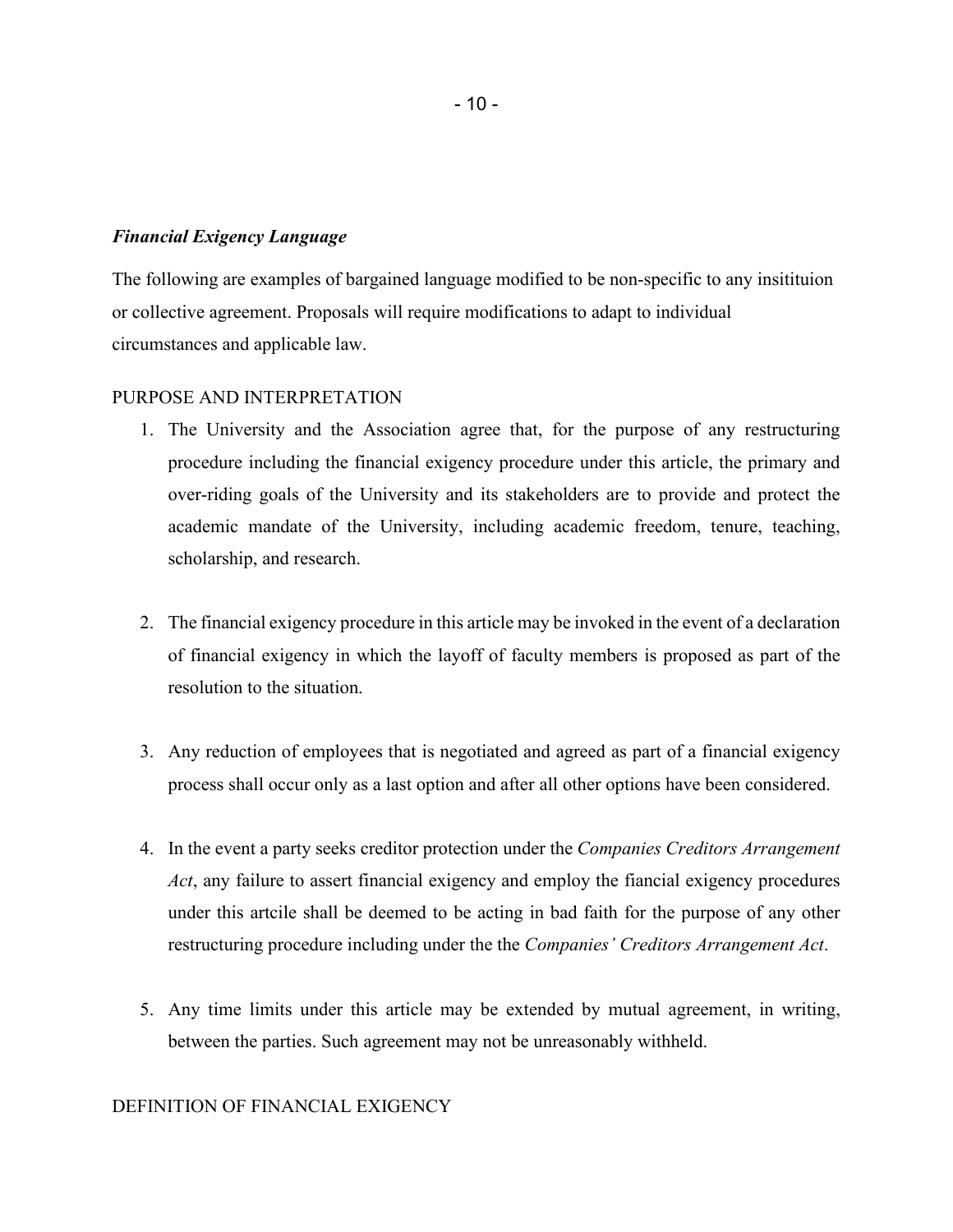- 6. The term "financial exigency" is defined as substantial and recurring financial deficits in the total University operating budget which have occurred and are reasonably projected to continue, that will make the university unable to meet its obligations as they become due.
- 7. The expectation of short-term deficits is not financial exigency.
- 8. The closure, cessation, merger, or elimination, in full or in part, of an academic program, based on academic reasons, is not a financial exigency.

### DECLARING A FINANCIAL EXIGENCY

- 9. Either party to the agreement may make a declaration of financial exigency.
- 10. In the event that a party desires to assert that a financial exigency exists, they shall immediately provide notice to the other.
- 11. At the date of such notice, the University shall freeze all hiring and no new positions shall be created until the exigency has been resolved.
- 12. Within 30 days of asserting a financial exigency, the party asserting financial exigency shall prepare a report specifying the precise nature of the financial exigency and any associated strategic analysis of the causes and major issues related to the financial exigency. Such report shall contain the measures taken to date to support the conclusion that financial exigency exists and any proposed measures to address financial exigency. The report shall also specify whether any program redundancies are being recommended as a solution to the problem.
- 13. A copy of this report shall be given to the other party and any other affected stakeholders.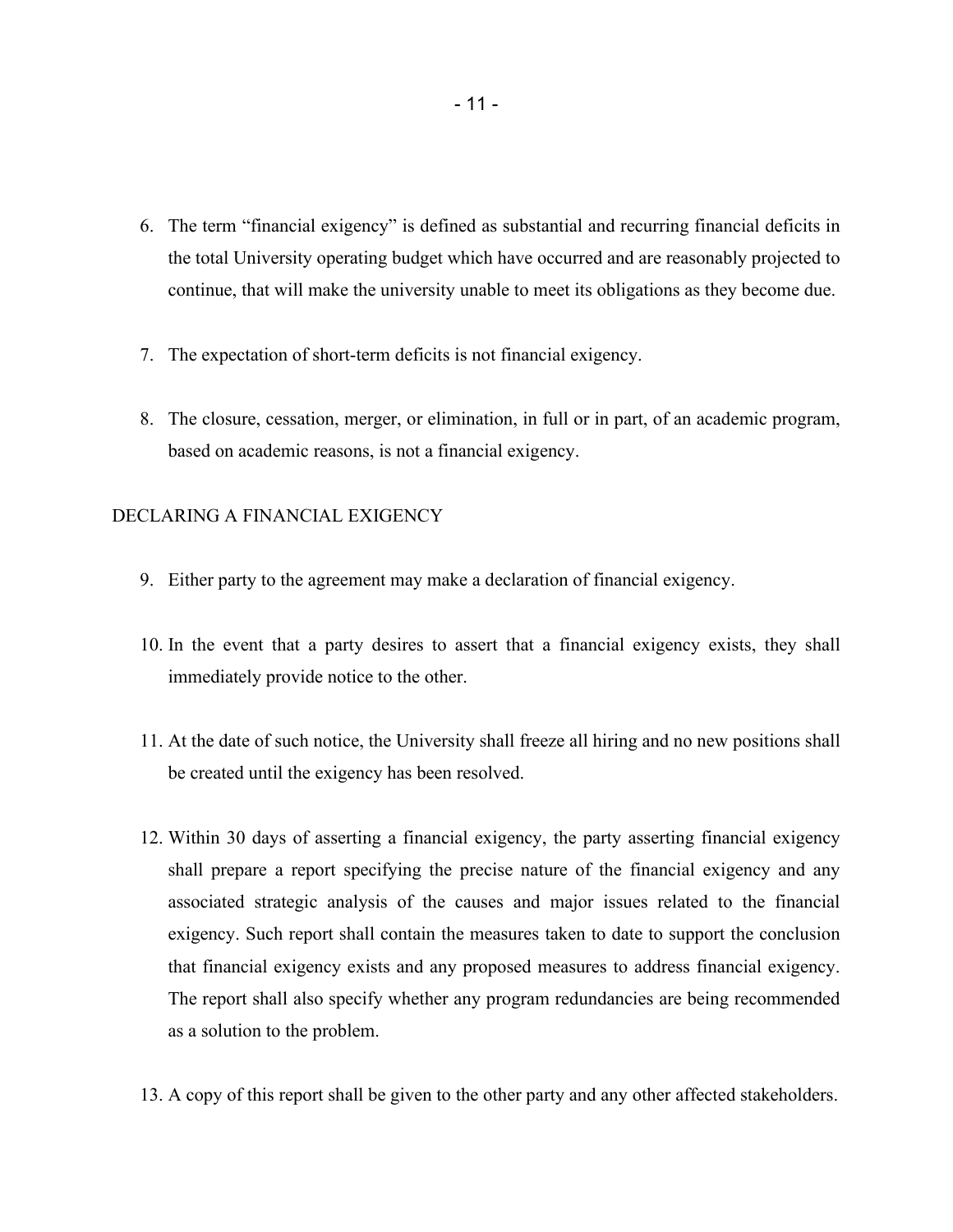#### FINANCIAL EXIGENCY COMMITTEE

- 14. The parties shall, within ten days of notice of an asserted financial exigency, establish a Financial Exigency Committee (the "**Committee**") to review all documentation which it deems relevant, to consult with stakeholders, to decide whether or not a financial exigency exists, and oversee any consequent procedure.
- 15. The Committee shall be composed of five members who are independent of and external to the University. Two members shall be appointed by the University and two members shall be appointed by the Association. Together they shall attempt to agree on an independent Chair to be appointed from a list of candidates attached as Schedule "A".
- 16. The Committee shall determine its own terms of reference and decision-making procedures which shall be consistent with generally recognized principles of natural justice, norms of collegial university governance and applicable collective agreements.
- 17. All reasonable expenses of the Committee shall be borne by the University.
- 18. The parties shall cooperate and provide the Committee with such information as it may request.
- 19. The onus shall be on the party asserting a financial exigency to establish to the satisfaction of the Committee that a financial exigency exists.
- 20. Parties are entitled to a copy of all information provided to the Committee.
- 21. The Committee may consult with any person or group it may deem necessary or convenient.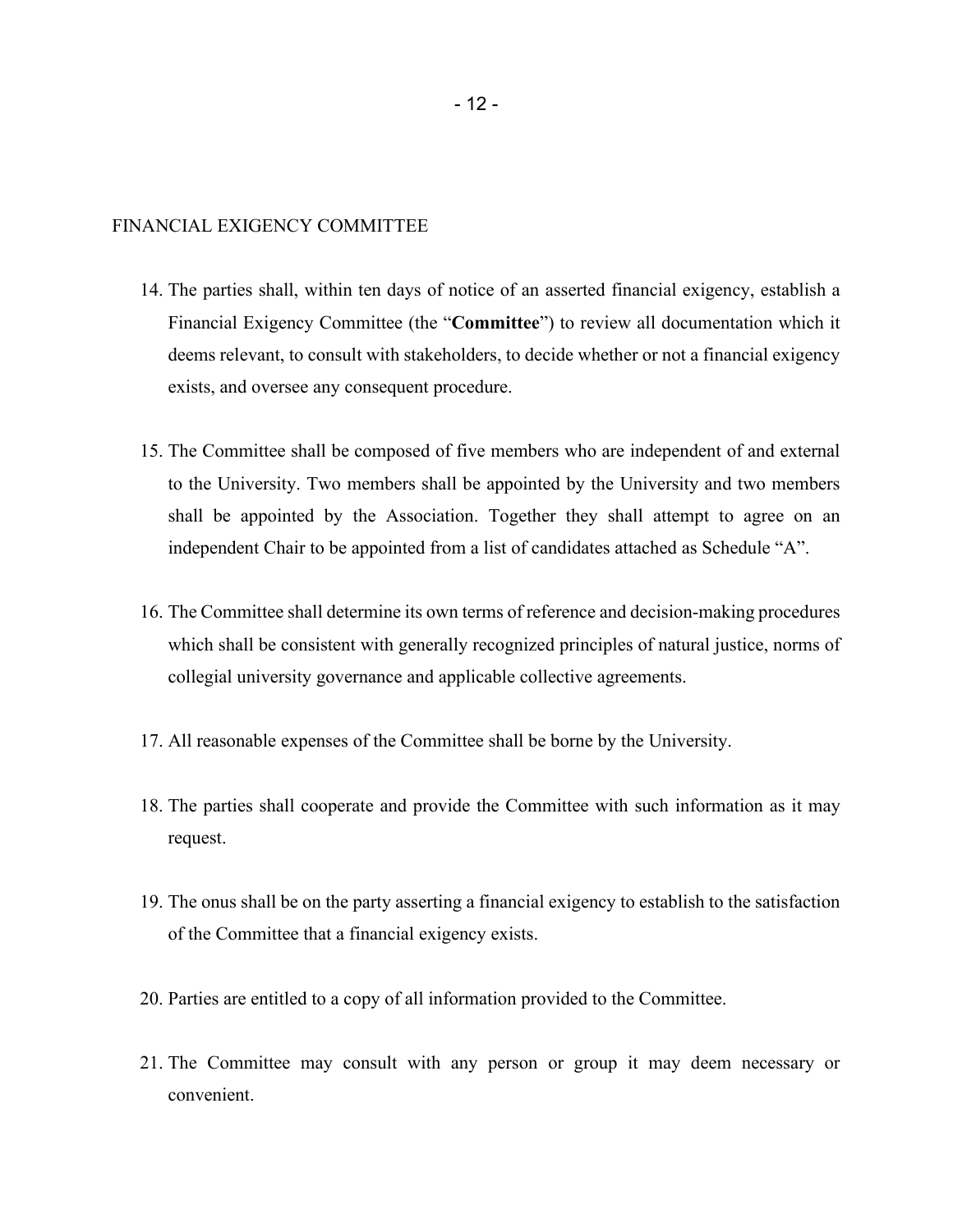- 22. The Committee will also consult with, receive, and carefully consider any input which the Senate, employee groups, administration, or other stakeholders in the University may choose to provide in respect of the asserted financial exigency.
- 23. The Committee shall consider and shall respond to, each of the following factors in its deliberations, in addition to any other factors or criteria the Committee determines are relevant or necessary:
	- a. whether the party asserting a financial exigency has acted and is acting in good faith;
	- b. whether the University's overall financial position constitutes a bona fide financial exigency;
	- c. whether, in view of the primacy of academic goals in the university, the reduction of employee groups is a necessary, proportionate, reasonable and justifiable way to achieve cost savings;
	- d. whether all other reasonable means of achieving cost savings in all other areas of the University budget have been considered and attempted;
	- e. whether all reasonable means have been taken to achieve cost savings by means of voluntary early retirement, voluntary resignation, voluntary transfers to reduced workload status, and redeployment;
	- f. whether all reasonable means of improving the university's revenue position, including efforts to secure further assistance from the provincial Government have been considered and attempted;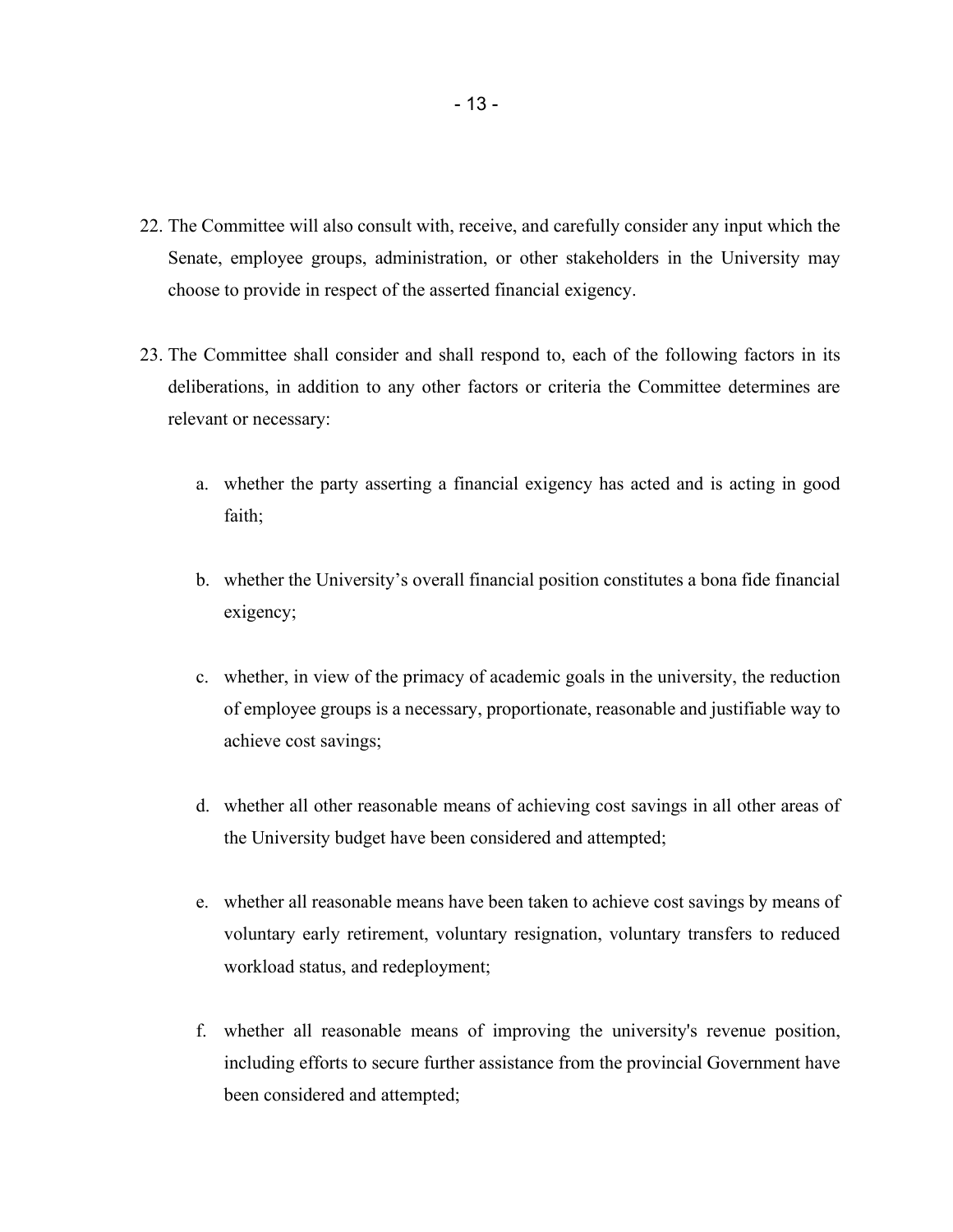- g. whether enrollment projections are consistent with the proposed reduction in the number of faculty.
- 24. The Committee shall make its report to the parties within sixty days of its establishment. The report shall analyze both the extent and nature of the financial problems identified by the party asserting financial exigency as well as the potential impact of any proposals to address the financial exigency on the academic programs and stakeholders in the University.
- 25. The report shall make a determination as to whether a financial exigency exists and provide reasons for this conclusion.
- 26. If the Committee finds that a state of financial exigency does not exist, the Committee is functus officio and no further proposals for restructuring or laying off or terminating employees shall be made for the duration of the collective agreement.
- 27. If the Committee finds that a state of financial exigency does exist, the Committee's report shall include recommendations as to the measures to be taken, including but not limited to employee position reductions in the budgetary allocation to faculty members' salaries and benefits. A report may specify the number of employee layoffs that are otr may be required in order to address the financial exigency. If the number of layoffs specified by the Committee differs from the number proposed by the University, reasons for the difference will be provided.

#### IMPLEMENTATION

28. The parties recognize the importance of effective academic planning in maintaining the well-being of the University. In exercising its role in the academic planning process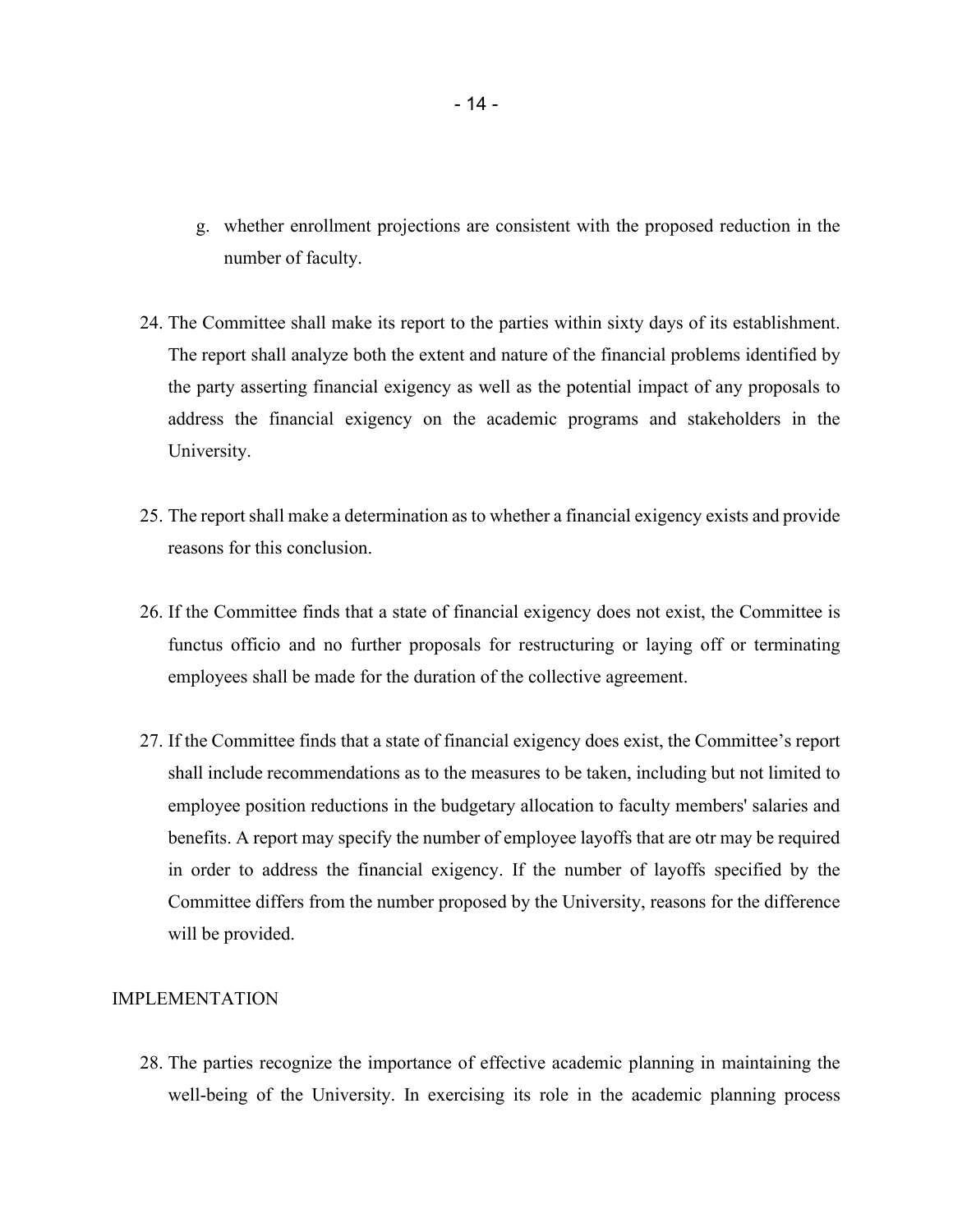(whether as part of a financial exigency process, or otherwise), in particular through its decisions concerning the disposition of the University's resources, the parties shall respect the role of senate in academic matters and shall also make reasonable efforts to ensure that all planning proposals are in conformity with the provisions of this collective agreement. Further, in conformity with the collegial role in academic planning, the University shall inform employee groups and/or academic units as early as possible of any proposal that would affect them, and shall provide employees, their bargaining agents, and/or academic units with reasonable opportunity to participate in the planning process.

- 29. Notwithstanding any provisions to the contrary in the collective agreement, the parties shall make best efforts to renegotiate provisions of the collective agreement that are required or recommended by the report of the Committee.
- 30. If the parties do not reach agreement on measures to amend the provisions of the collective agreement implicated by the report of the Committee, the University may reduce the budgetary allocation for salaries and benefits for faculty members as recommended in the Committee report, but may not make any additional or further reductions to this budgetary allocation than those recommended in the Committee report pursuant to this clause.
- 31. Prior to implementing any layoffs permitted or recommended by the Committee report, the University shall exhaust all reasonable means to alleviate the financial exigency by using all reasonable means of improving its revenues and using existing methods for reducing any complement of employees in a manner which best maintains the academic viability of the University.
- 32. When a declaration of financial exigency has been declared by the Committee and no satisfactory provision can be made by the University for the continued employment of all employees under the collective agreement, a plan for reduction in the number of employees employed by the University shall be prepared by the administration in consultation with